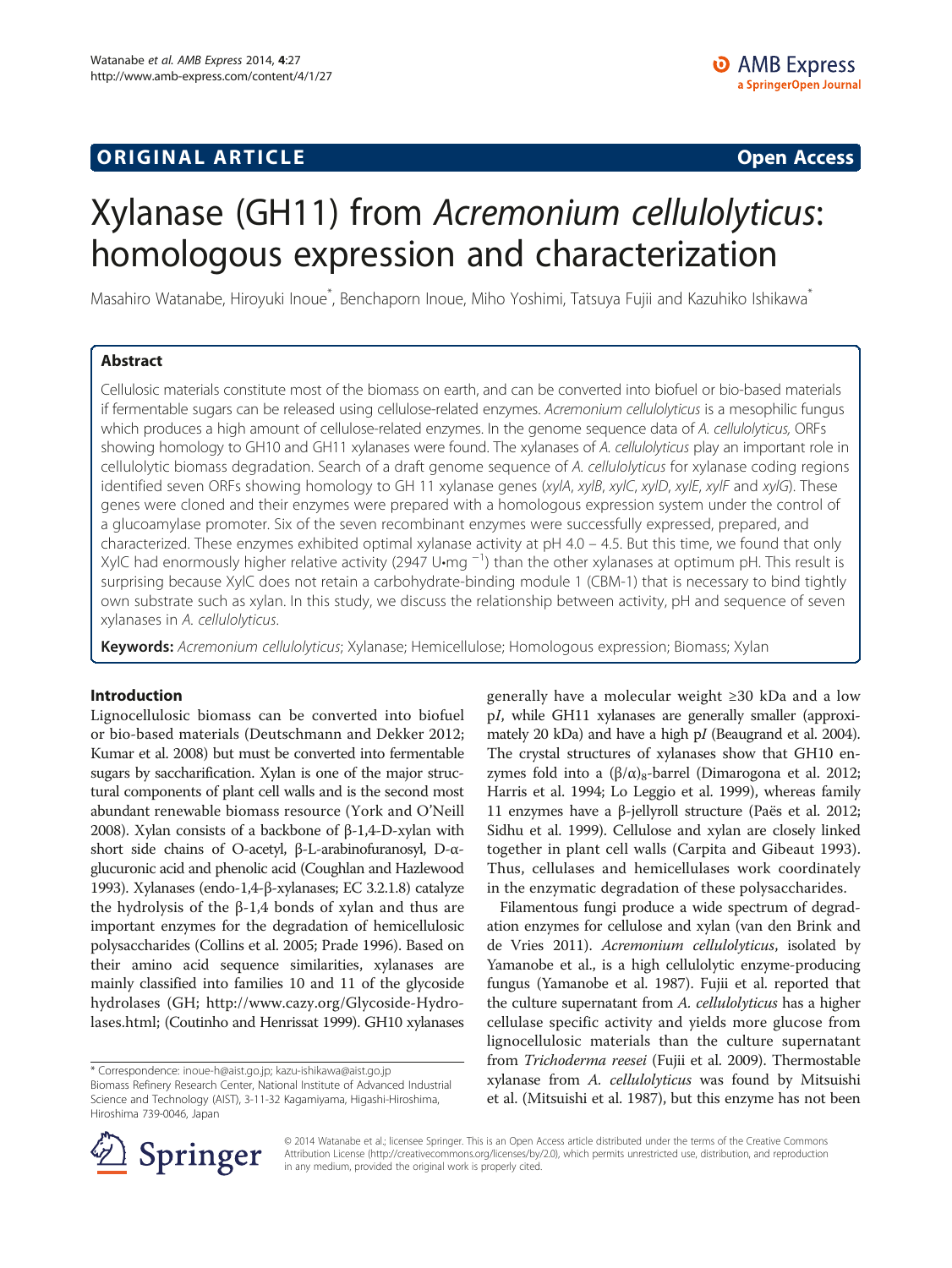<span id="page-1-0"></span>identified. Furthermore, there is no report of the expression and characterization of the xylanases (GH11) from A. cellulolyticus. The cellulose-induced xylanases of A. cellulolyticus play an important role in the cellulolytic biomass degradation process. In this study, we searched the xylanase coding regions from the draft genome sequence of A. cellulolyticus (unpublished data) and attempted to clarify the characteristics of the all xylanases (GH11).

## Materials and Methods

#### **Materials**

Birch-wood xylan was purchased from Sigma-Aldrich (St. Louis, MO, USA). All other chemicals were of the highest grade commercially available.

#### Strain and culture conditions for Acremonium cellulolyticus

Acremonium cellulolyticus CF-2612 and Y-94 (CBS136886) were maintained on potato dextrose agar plates (Fang et al. [2009](#page-7-0)). The A. cellulolyticus YP-4 uracil autotroph was maintained on potato dextrose agar plates containing uracil and uridine at final concentrations of 1 g/l each (Inoue et al. [2013](#page-7-0)). Transformants of A. cellulolyticus YP-4 were maintained on MM agar plates (Fujii et al. [2012](#page-7-0)). For measurement of gene expression, the strains were cultivated in 50 ml of basic medium (24 g/l of KH<sub>2</sub>PO<sub>4</sub>, 1 g/l of Tween 80, 5 g/l of  $(NH_4)_2SO_4$ , 1.2 g/l of MgSO<sub>4</sub>•7H<sub>2</sub>O, 0.01 g/l of ZnSO<sub>4</sub>•7H<sub>2</sub>O, 0.01 g/l of  $MnSO_4\bullet 6H_2O$ , 0.01 g/l of CuSO<sub>4</sub> $\bullet$ 7H<sub>2</sub>O; pH 4.0) supplemented with 20 g/l soluble starch (Wako Pure Chemical Industries, Osaka, Japan) as a carbon source in 500-ml Erlenmeyer flasks at 30°C for 96 h on a rotary shaker operated at 230 rpm. The cells were centrifuged for 15 min at 3,500 rpm, then the supernatants were centrifuged for 10 min at 13,500 rpm. The pooled enzyme solution was filtered through a 0.45 μM membrane and adjusted with acetate buffer (pH 5.0) containing 0.01% NaN<sub>3</sub>. The samples were stored at  $4^{\circ}$ C until use.

## Cloning of xylanases and construction of the expression vector

A draft genome sequence of A. cellulolyticus (unpublished data) was searched for the xylanase (GH11) genes using In silico Molecular Cloning gene analysis software (In Silico Biology, Inc., Yokohama, Japan) based on the internal amino acid sequence. Construction of the xylanase expression vector for A. cellulolyticus basically followed a procedure described previously (Inoue et al. [2013\)](#page-7-0). The genomic regions encoding xylanases were amplified by PCR from CF-2612 chromosomal DNA using primers as indicated in Table 1. The seven amplified xylanase genes were constructed by introducing the appropriate fragment digested with HpaI/SbfI (xylA, xylB, xylC, xylD, *xylE* and *xylF*) into the *EcoRV/SbfI* (*xylG*) site of a series of pANC expression vectors containing a glucoamylase

# Table 1 Summary of nucleotide primers used in this study

| Primer                       | Nucleotide sequence $(5' \rightarrow 3')$ |
|------------------------------|-------------------------------------------|
| For plasmids<br>construction |                                           |
| $AC-F12$ ( $xyIA$ )          | ATTGTTAACAAGATGAAGATCACATCAGTGTTCG        |
| $AC-R12$ ( $xyIA$ )          | AATCCTGCAGGTTAAGATACAGTAACAGTGGCACTTC     |
| AC-F13 (xylB)                | <b>ATTGTTAACATCATGGGCATCTCATCTATTCTTC</b> |
| $AC-R13$ ( $xyIB$ )          | AATCCTGCAGGCTATTGGCACTGACTGTAGTAAGCGT     |
| $AC-F25$ (xylC)              | ATTGTTAACAAGATGAAGCTCTCTCTGGCTGCAA        |
| AC-R25 (xylC)                | AATCCTGCAGGCTAGGACACGGTGATGGTACTAGAAC     |
| AC-F26 (xylD)                | ATTGTTAACAAGATGCGGTCATTTGCTCGCCTTGTC      |
| AC-R26 (xylD)                | AATCCTGCAGGTCAGCTAACAGTAAAATCCAGGTAAC     |
| AC-F27 (xylE)                | ATTGTTAACAAGATGATTTATTTCCCTCAGCTCATG      |
| AC-R27 (xylE)                | AATCCTGCAGGCTATTGAGTGGCAGTCTGCTGGGCA      |
| $AC-F28$ (xylF)              | ATTGTTAACAAGATGTTCTCTTTCAGTACTGCCTT       |
| AC-R28 (xylF)                | AATCCTGCAGGCTACAAGCATTGATAGTAGTACGGGT     |
| $AC-F29$ (xylG)              | ATTGATATCAAGATGGTTGCTTTCTCGAGCTTATTTAC    |
| $AC-R29$ ( <i>xylG</i> )     | AATCCTGCAGGGTCCAACATCAATGCTACTTACAGC      |
| For quantitative PCR         |                                           |
| xylA-f                       | GAGGACGGAGTCAATGGAGA                      |
| xylA-r                       | CCGAGAGGTAGGAGCCAGAA                      |
| xylB-f                       | TGCTCTCGGTGTTGATGTTG                      |
| $xy/B-r$                     | GTGGTCTGGTAGTCGGTGGA                      |
| xylC-f                       | GTGTCGACCAACCCTCCATC                      |
| xylC-r                       | <b>GTCCAAGTGCCTTCCATGCT</b>               |
| xylD-f                       | TTTAGCGATAGCGGCAGGTT                      |
| xylD-r                       | CCCATGTAAGGGAGCGAGTT                      |
| xylE-f                       | CGGGCCACAAACTATATCCA                      |
| xylE-r                       | <b>TTCCAGCCAACACCAACAAC</b>               |
| xylF-f                       | ACTAGCAAGGACGGCGTAGA                      |
| xylF-r                       | CACCGAGGAACTCAGACGAA                      |
| xylG-f                       | CAGCACGGGGTTTGAGGTT                       |
| xylG-r                       | CCGAAGTTGATGGGAGTGGT                      |
| gpdA-f                       | AACATCATTCCCAGCAGCAC                      |
| gpdA-r                       | CGGCAGGTCAAGTCAACAAC                      |

(glaA) promoter and terminator (Inoue et al. [2013](#page-7-0)): pANC209  $(xylA)$ , pANC210  $(xylB)$ , pANC223  $(xylC)$ , pANC230  $(xylD)$ , pANC231  $(xylE)$ , pANC232  $(xylF)$ and  $pANC233$  ( $xylG$ ) (Table [2](#page-2-0)).

#### Homologous expression of the recombinant xylanases

Protoplasts of A. cellulolyticus YP-4 were transformed with pANC209, 210, 223, 230, 231, 232 and 233 by nonhomologous integration into the host chromosomal DNA (Fujii et al. [2012](#page-7-0)). Gene integration into prototrophic transformants was verified by genomic PCR. The expression of each recombinant xylanase was carried out using the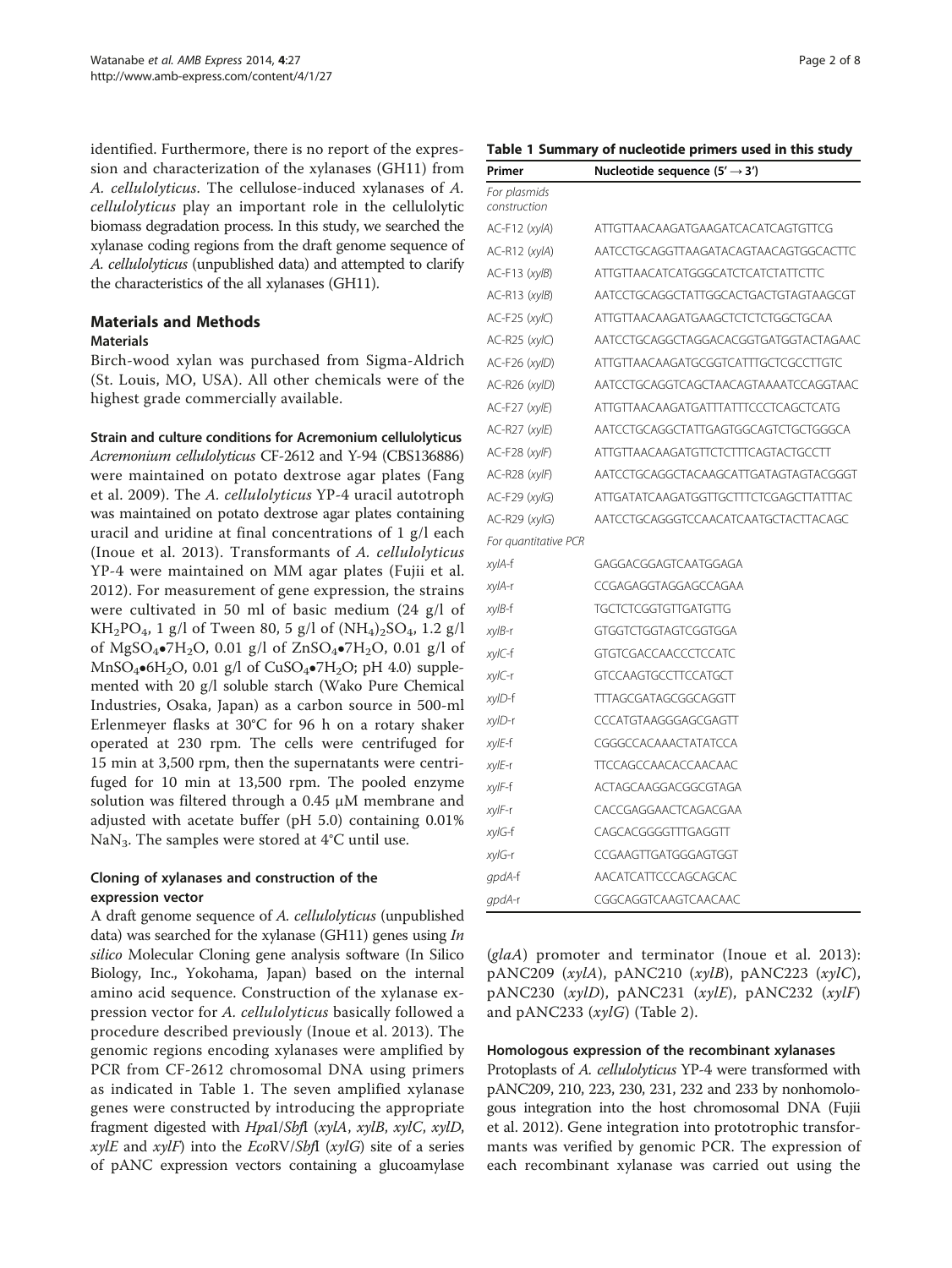| <b>Strain</b> | Plasmid | Xyl11 | АΑ  | MW (Da) | CBM-1      | N-terminal sequence (5 aa) |
|---------------|---------|-------|-----|---------|------------|----------------------------|
| Y209          | pANC209 | Α     | 209 | 22377   | $\sim$     | <b>AGGIN</b>               |
| Y210          | pANC210 | B     | 282 | 29510   | <b>CBM</b> | <b>AEAIN</b>               |
| Y223          | pANC223 |       | 223 | 23955   | $\sim$     | <b>QSITT</b>               |
| Y230          | pANC230 | D     | 190 | 21029   | $\sim$     | $\sim$                     |
| Y231          | pANC231 | E     | 234 | 25788   | $\sim$     | <b>ATNYI</b>               |
| Y232          | pANC232 | E     | 276 | 29210   | <b>CBM</b> | <b>NTPNS</b>               |
| Y233          | pANC233 | G     | 233 | 24906   | $\sim$     | SAINY                      |

<span id="page-2-0"></span>Table 2 Summary of seven xylanases (GH11) in A. cellulolyticus

following cultures: Y209 (YP-4 transformed with pANC209; XylA), Y210 (YP-4 transformed with pANC210; XylB), Y223 (YP-4 transformed with pANC223; XylC), Y230 (YP-4 transformed with pANC230; XylD), Y231 (YP-4 transformed with pANC231; XylE), Y232 (YP-4 transformed with pANC232; XylF), Y233 (YP-4 transformed with pANC233; XylG) (Table 2). All cultures were grown in medium containing 20 g/l soluble starch and 5 g/l urea using the method described previously (Inoue et al. [2013](#page-7-0)). The recombinant xylanases expressed were purified from the culture supernatant.

#### Purification of the recombinant xylanases

A. cellulolyticus Y209, 210, 223, 231, 232 and 233 were grown at 30°C on a starch-induced medium. The purification procedures were basically as previously reported (Lee et al. [2009](#page-7-0)). The purified enzyme was concentrated, dialyzed against 20 mM sodium acetate buffer (pH 5.0) using a Vivaspin 20 concentrator (10,000 MWCO, Sartorius AG, Goettingen, Germany) and stored at 4°C until use. The purity and size of the protein was analyzed by SDS-PAGE using precast NuPAGE 4 - 12% polyacrylamide Bis-Tris gels (Life Technologies, Carlsbad, CA, USA) (Hachmann and Amshey [2005](#page-7-0)). All proteins were identified by N-terminus sequence analysis.

#### Protein assay

Protein concentration was determined by a Pierce BCA Protein Assay Kit (Pierce, Rockford, IL, USA) using bovine serum albumin as the standard (Shibuya et al. [1989;](#page-7-0) Smith et al. [1985\)](#page-7-0). Protein solution (25 μl) was mixed with 200 μl of BCA reagent and then incubated at 37°C for 30 min. Protein concentration was determined by measuring the absorption at 570 nm.

#### N-terminus sequence analysis

The N-terminal sequences of six xylanases (XylA, XylB, XylC, XylE, XylF and XylG) were commercially determined by Edman degradation using Procise 494 HT (ABI, Foster City, California, USA). Each enzyme was adjusted to 2.0 mg/ml (600 μg) in 20 mM sodium acetate buffer (pH 5.5) prior to degradation.

#### Enzyme assay

The xylanase activity assay was based on the method described by Bailey et al. ([1992](#page-7-0)), using 1% (w/v) birchwood xylan (Sigma-Aldrich) as the substrate. Activity was examined under a variety of buffer conditions between pH 3.0 and 8.0 (McIlvaine [1921](#page-7-0)). The appropriately diluted protein solution was mixed with 0.45 ml of substrate, followed by incubation for 10 min at 50°C. The reducing sugars produced in the reaction mixture were measured by a 3,5-dinitrosalicylic acid (DNS) assay. One unit of xylanase activity was defined as the quantity of enzyme required to liberate 1 μmol of xylose equivalent per minute at 50°C.

#### Differential scanning fluorimetry (DSF)

A series of DSF experiments generally followed the protocol published by Niesen and others (Niesen et al. [2007](#page-7-0); Lo et al. [2004](#page-7-0)). The experiments were carried out with a CFX96 Real-Time PCR System™ (Bio-Rad) using 450/490 excitation and 560/580 emission filters in a 96-well plate format. Each enzyme was prepared at a final concentration of 0.1 mg/ml (2 μg) in 50 mM sodium acetate pH 4.0 buffer. SYPRO orange dye [5,000-fold stock solution in dimethyl sulfoxide (DMSO); Invitrogen, Carlsbad, CA, USA] was added in twentyfold dilution to the enzyme (Senisterra and Finerty [2009](#page-7-0)). The negative control comprised buffer and the SYPRO mixture, without xylanase. Each sample (20 μl per well) was measured between 25 and 90°C using a stepwise gradient of 0.5°C per 5 s. Following curve fitting of the data to the Boltzmann equation, the melting temperature  $(Tm)$  of each xylanase was calculated using Bio-Rad CFX Manager software (Bio-Rad). The results are shown in Table [3](#page-3-0).

### Real-time quantitative PCR

Total RNA was extracted from disrupted fungal cells. Single-stranded cDNA was synthesized and then realtime quantitative PCR was conducted as described previously (Fujii et al. [2010](#page-7-0)). The expression of each gene was normalized against that of the glyceraldehyde-3 phosphate dehydrogenase gene (gpdA accession number AB847425). Results are shown as relative expressions.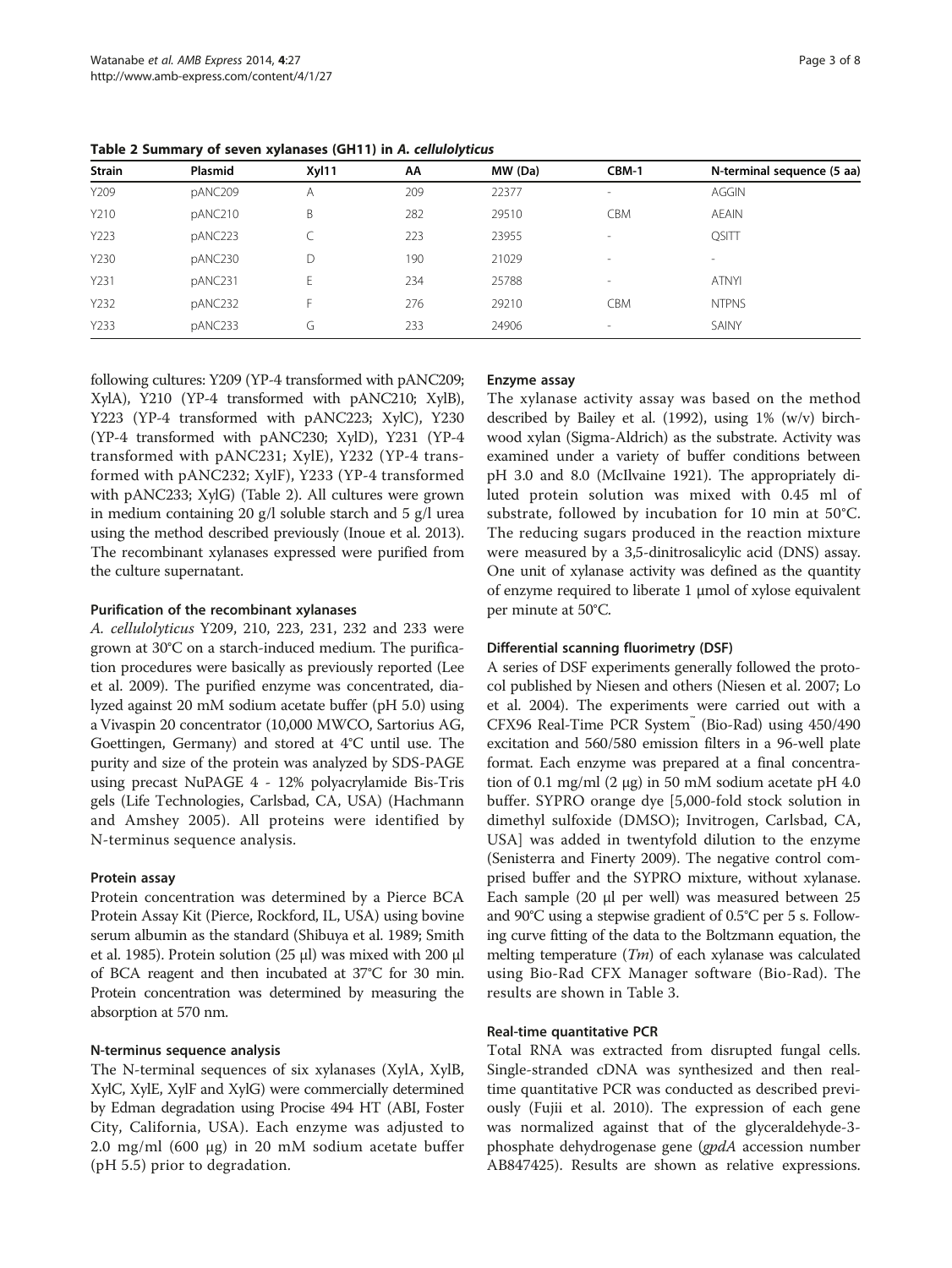<span id="page-3-0"></span>Table 3 Specific activity and thermal shift assay of six xylanases (GH11)

| <b>Enzyme</b><br>(GH11) | <b>Specific</b><br>activity at<br>pH 5.5 (U/mg) | Specific activity<br>at optimum<br>pH (U/mq) | Tm $(^{\circ}C)$ | Tm (°C)<br>at pH 5.5 at optimum<br>рH | Δ°С |
|-------------------------|-------------------------------------------------|----------------------------------------------|------------------|---------------------------------------|-----|
| XylA                    | 320                                             | 999 (pH 4.0)                                 | 55               | 59                                    | 4   |
| XylB                    | 252                                             | 667 (pH 4.0)                                 | 62.5             | 66                                    | 3.5 |
| XylC                    | 1434                                            | 2947 (pH 4.0)                                | 58               | 61.5                                  | 3.5 |
| XylE                    | 43                                              | 304 (pH 4.0)                                 | 59               | 65.5                                  | 6.5 |
| XylF                    | 16                                              | 34 (pH 4.0)                                  | 54               | 60                                    | 6   |
| XylG                    | 35                                              | 285 (pH 4.0)                                 | 55               | 64.5                                  | 9.5 |

The gene-specific primers used were shown in Table [1](#page-1-0). The nucleotide sequences of each gene from CF-2612 will appear in the GenBank/EMBL/DDBJ nucleotide database under accession nos. AB847990 (xylA), AB847991 (xylB), AB847992 (xylC), AB847993 (xylD), AB847994  $(xylE)$ , AB847995  $(xylF)$ , and AB847996  $(xylG)$ .

#### Results

#### Cloning of xylanase genes from A. cellulolyticus

A search of the genome sequence database of A. cellulolyticus identified seven ORFs exhibiting homology to xylanase (GH11) genes:  $xylA$  (689 bp),  $xylB$  (915 bp),  $xylC$ (735 bp),  $xy$ lD (845 bp),  $xy$ lE (760 bp),  $xy$ lF (952 bp) and  $xylG$  (761 bp). The PCR-amplified DNA fragments were ligated into the expression vectors containing a glucoamylase (glaA) promoter and terminator, as described in Materials and Methods. All ligated gene fragments and their ligation sites were verified by sequencing. The  $xyID$ gene was found to be smaller than the other xylanase genes (Figure [1\)](#page-4-0) and the speculative conserved active site residue (Glu) near the C-terminus of xylanase was absent.

### Homologous expression and purification of the recombinant xylanases

For xylA, xylB, xylC, xylD, xylE, xylF and xylG genes, the homologous expression vector (pANC209, 210, 223, 230, 231, 232 and 233, respectively) was transformed into A. cellulolyticus YP-4 to provide Y209, Y210, Y223, Y230, Y231, Y232 and Y233 (Table [2](#page-2-0)). SDS-PAGE analysis showed that the molecular size of XylA (22.3 kDa), XylB (29.5 kDa), XylC (23.9 kDa), XylE (25.7 kDa), XylF (29.2 kDa) and XylG (24.9 kDa) was in accordance with the molecular size calculated from the individual sequences (Figure [2\)](#page-5-0). XylD activity was not detetcted in this expression system because of its incomplete length (Figure [1](#page-4-0)). Presumably the higher molecular masses of XylB and XylF are largely due to the presence of a CBM-1 with each catalytic domain (Figure [2](#page-5-0)).

#### Comparison of sequence identity and N-terminal sequence analysis

The deduced amino acid sequence of the ORFs indicated that XylA, XylB, XylC, XylD, XylE, XylF and XylG are encoded by 209, 282, 223, 190, 234, 276 and 233 amino acids, respectively, including the individual signal peptides at the N-terminus. Table [2](#page-2-0) shows the five N-terminal amino acids of each expressed xylanase. In this homologous expression system, these signal peptides were cleaved off by a signal peptidase on the N-terminal side of the arginine residue. Both XylB and XylF include a carbohydrate-binding module (CBM-1) at their C-terminus. Figure [1](#page-4-0) shows a sequence alignment of the active domain in the xylanases. Six xylanases (XylA, XylB, XylC, XylE, XylF and XylG) exhibit amino acid sequence homology of around  $11 \sim 52\%$ , with the two catalytic glutamates being strictly conserved.

#### Specific activity and the effect of pH on xylanase activity

Xylanase activity assays were carried out using 1% (w/v) birch-wood xylan under a variety of buffer conditions between pH 3.0 and 8.0. Calculation of the specific activity of each xylanase showed that XylC has much higher specific activity, ranging from about 4.5 to 90-fold higher than the other xylanases at pH 5.5 (Table 3). The optimum pH of all the xylanases is between pH  $4.0 - 4.5$ , although XylA and XylC retain activity between pH 4.0 – 6.0 and pH  $4.0 - 7.0$ , respectively (Figure [3](#page-5-0)). XylC exhibited twofold higher activity at its optimum pH (pH 4.0) than at pH 5.5.

#### Thermostability of the xylanases

Fluorescence-based thermal shift assays of the xylanases were performed in a 96-well plate format using a realtime PCR detection system and a volume of 20 μl per well. The samples were heated at 0.1°C/s from 25 to 90°C. All the xylanases were found to be thermostable between 52 and 61°C at pH 5.5, and their thermostability increased by 4 to 10°C at pH 4.0 (Table 3). These results show that all xylanases are in a more active and thermostable form at pH 4.0.

Gene expression in cultures grown on cellulose and xylan A. cellulolyticus Y-94 was cultured on Solka Floc or xylan as the carbon source for 24, 72, and 120 h, then the levels of expression of their xylanase gene were measured by real-time quantitative PCR (Figure [4](#page-6-0)). No expression of any xylanase gene was observed after 24 h under both growth conditions (undetectable). A higher expression level of xylA and xylB was observed in 72 h, indicating that these genes contribute to xylan degradation by A. cellulolyticus.  $xylC$ , which showed the highest xylanase activity, was expressed slightly compared with  $xy/A$  and  $xy/B$ ; the expression of xylD, xylE, xylF and xylG was not detected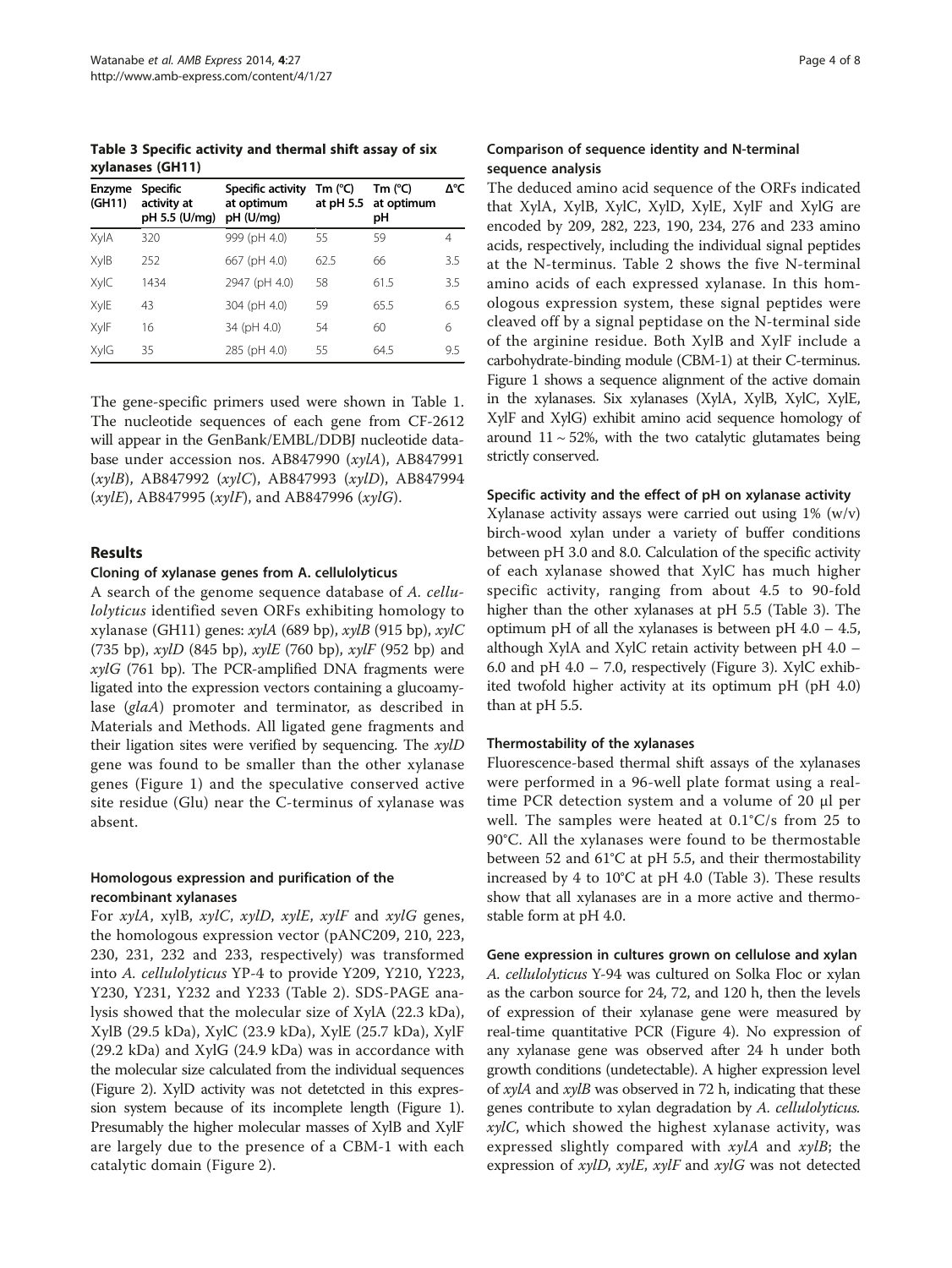<span id="page-4-0"></span>

|                                                                                                                                              | $r.r_$ $xyl$ | $\mathbf{1}$ |                                                                                                                                               |  |  |
|----------------------------------------------------------------------------------------------------------------------------------------------|--------------|--------------|-----------------------------------------------------------------------------------------------------------------------------------------------|--|--|
|                                                                                                                                              | XylA         | 1            |                                                                                                                                               |  |  |
|                                                                                                                                              | XylB         | 1            | -----MGISSILLSALIAGGALALPAAEPVSFDIR--------------------------DENITLARR                                                                        |  |  |
|                                                                                                                                              | xylc         | 1            |                                                                                                                                               |  |  |
|                                                                                                                                              | XylD         | 1            | ----MRSFARLVFSLLPVIGALAVPATSDNHARYLDMASRSADFRQRIRDMIANATQENDISKRDSVFST                                                                        |  |  |
|                                                                                                                                              | XylE         | 1            | ----MIYFPQLMVVLTAIHSAIAVPTGQTQAS----VQKRGPHNFV------------MGPDHPLMMARR                                                                        |  |  |
|                                                                                                                                              | XylF         | 1            | ----MFSFSTAFFASTLAAGILASPAAAPSALTKR---------------------------------NT                                                                        |  |  |
|                                                                                                                                              | XylG         | 1            | ----MVAFSSLFTALAAIAGSLAAPADLVKNDNVPDLGSRGPSNFV------------IDTTNNTSLARR                                                                        |  |  |
|                                                                                                                                              |              |              |                                                                                                                                               |  |  |
|                                                                                                                                              |              |              |                                                                                                                                               |  |  |
|                                                                                                                                              | T.r Xyl      | 4            | QPGTGYNNGYFYSYWNDGH-GGVTYTNGPGGQFSVNWSN--SGNFVGGKGWQPGTKNKVINFSGSYNPNG                                                                        |  |  |
|                                                                                                                                              | XylA         | 27           | RAG-----GINYVQNYNGNLGDFTYN-ESAGTYSMYWEDGVNGDFVVGLGWSTGAARSITYSANYNAANS                                                                        |  |  |
|                                                                                                                                              | XylB         | 40           | A-----EAINYNQNYIASGANVQYSPNIAAGSFSINYNT--QGDFVVGLGWQPGDANPITYSGSFSASG-                                                                        |  |  |
|                                                                                                                                              | XylC         | 38           | TSQTGTNNGYYYSFWTNGG-GEVTYTNGDNGEYSVTWVN--CGDFTSGKGWNP-ANAQTVTYSGEFNTSG                                                                        |  |  |
|                                                                                                                                              | XylD         | 67           | SKDGVDSAGFYYSLYNDNHASAGYTEFSDSGRFEVGWNLASSSEFLGGKGYRDTKTRSLTWDG-YFTATG                                                                        |  |  |
|                                                                                                                                              | XylE         | 51           | NESLFRRATNYIQDYTTGGTVDFSPE---SGEFSLSWDT--TDDFVVGVGWNPGSTEPITHSGSFNVESG                                                                        |  |  |
|                                                                                                                                              | XylF         | 34           | PNSSGTNNGFFYQFWDDGSSGTTTYTNGPAGEYSVNWQN--VGDFTAGKGWSQ-AEPRNISFSGSVNCGG                                                                        |  |  |
|                                                                                                                                              | XylG         | 55           | S------AINYDQDYTTGGTVNYYSS---STGFEVTWNT--QDDFVVGVGWNPGSTTPINFGGQFSVSSG                                                                        |  |  |
|                                                                                                                                              |              |              | $\cdot$ :*<br>$\star$ $\star$ :<br>1.1.1                                                                                                      |  |  |
|                                                                                                                                              |              |              |                                                                                                                                               |  |  |
|                                                                                                                                              | T.r Xyl      | 71           | NSYLSVYGWSRNPLIEYYIVENFGTYNPSTGATKLGEVTSDGSVYDIYRTQRVNQPSIIGTATFYQYWSV                                                                        |  |  |
|                                                                                                                                              | XylA         | 91           | GSYLSVYGWINSPOAEYYIVENYGNYNPCSGAOSLGTLTSDGGTYQVCTDTRYNOPSITGTSTFTQFFSV                                                                        |  |  |
|                                                                                                                                              | XylB         | 102          | VGILAVYGWTTNPLVEYYIMEVHDGYQ--TVGTHKGTVTSDGGTYDIWEHQQVNQPSILGTSTFNQYISI                                                                        |  |  |
|                                                                                                                                              | XylC         | 104          | NAYLAVYGWTTDPLVEYYILESYGTYNPSSGLTLLGQVTSDGGTYDIYSTQRVDQPSIEGTSTFNQYWSV                                                                        |  |  |
|                                                                                                                                              | XylD         | 136          | DYTLAIYGWTLNPVTEWYIVEQHGTGTP-GNGNVRGTITSDGGTYDVYDLYYSNVP--------------                                                                        |  |  |
|                                                                                                                                              | XylE         | 116          | LASLSVYGWTTNPLVEYYIIDEYVNME--QAGTQKGTVYSDGATYTIWENQRVNEPSIEGTSTFNQYISI                                                                        |  |  |
|                                                                                                                                              | XylF         | 101          | NFYLAVYTWSTQ--GENYILEDYGTYNPCSGGTSKGSLYSDGSEYQVCLVDRGNN--------YLQNWSV                                                                        |  |  |
|                                                                                                                                              | XylG         | 114          | TGLLSVYGWSTSPLVEYYIIEDYANPP--SFGTQKGSLTSDGGTYIIWENTRYNEPSIQGTSTFNQYISV                                                                        |  |  |
|                                                                                                                                              |              |              | $* : : * * *$<br>$* * * : :$<br>$*$ : ***. * :<br>$\ddot{\phantom{0}}$<br>$\cdot$<br>$: * * :$                                                |  |  |
|                                                                                                                                              |              |              |                                                                                                                                               |  |  |
|                                                                                                                                              | T.r Xyl      | 141          | RRNHRSSGSVNTANHFNAWAQQGLTLG---TMDYQIVAVEGYFSSGSASITVS-----------------                                                                        |  |  |
|                                                                                                                                              | XylA         | 161          | RQNKRSSGTVTTGNHFNFWAQHGFGNS----YNFQVMAVEAFNGAGSATVTVS-----------------                                                                        |  |  |
|                                                                                                                                              | XylB         | 170          | RQSPRTSGTVTVQNHFNAWAQAGLNLG---TMNYQVLAVESWSGSGSGQISLSKGTGGGTTTTTPTGPTS                                                                        |  |  |
|                                                                                                                                              | XylC         | 174          | RTEKRVGGTVTTANHFAAWKALGLEMG---TYNYMIVSTEGYESSGSSTITVS----------------                                                                         |  |  |
|                                                                                                                                              | XylD         |              |                                                                                                                                               |  |  |
|                                                                                                                                              | XylE         | 184          | RESNRASGTITVENHFNAWANVGLKLG---TMDFQVIAVESWDGSGNAQQTATQ----------------                                                                        |  |  |
|                                                                                                                                              | XylF         | 161          | RONKRTSGTVTTANHYNYYOSOGMNHNPLSSAVYOIVSTEGYGSSGSADITVSEASPSTSSSASTTSSTS                                                                        |  |  |
|                                                                                                                                              | XylG         | 182          | ROSPRTEGTVTVONHFNAWKNLGMNLG---TLNFQVIAAEGWGGSGSASYAVNNN---------------                                                                        |  |  |
|                                                                                                                                              |              |              | $1 111 * 1 1 *$<br>* *:: . :*: :<br>$*$ : .<br>$\cdot$ .                                                                                      |  |  |
|                                                                                                                                              |              |              |                                                                                                                                               |  |  |
|                                                                                                                                              | T.r Xyl      |              |                                                                                                                                               |  |  |
|                                                                                                                                              | XylA         |              |                                                                                                                                               |  |  |
|                                                                                                                                              | XylB         | 237          | TSTAPSSGGTGAAOWGOCGGIGWTGPTTCVSPYTCKYFNAYYSOCO                                                                                                |  |  |
|                                                                                                                                              | XylC         |              |                                                                                                                                               |  |  |
|                                                                                                                                              | XylD         |              |                                                                                                                                               |  |  |
|                                                                                                                                              | XylE         |              | -----------------------------------                                                                                                           |  |  |
|                                                                                                                                              | XylF         | 231          | PATTSSSSGTGASQWGQCGGIGWNGPTTCVSPYTCQQINPYYYQCL                                                                                                |  |  |
|                                                                                                                                              | XylG         |              |                                                                                                                                               |  |  |
|                                                                                                                                              |              |              |                                                                                                                                               |  |  |
|                                                                                                                                              |              |              | Figure 1 Sequence alignment between A. cellulolyticus GH11s and T. reesei GH11. All seven xylanases (XylA-G) were detected from A.            |  |  |
| cellulolyticus. Strictly conserved residues are highlighted with an asterisk and similarly conserved residues are marked as a colon. The two |              |              |                                                                                                                                               |  |  |
|                                                                                                                                              |              |              |                                                                                                                                               |  |  |
|                                                                                                                                              |              |              | glutamate catalytic residues are strictly conserved (highlighted with gray background). All xylanases have a signal peptide at the N-terminus |  |  |
|                                                                                                                                              |              |              | whereas only XylB and XylF have a CBM at their C-terminal end. The figure was made using ClustalW Thompson et al. (1994).                     |  |  |
|                                                                                                                                              |              |              |                                                                                                                                               |  |  |

under any of the conditions tested, with the exception of xylG at 120 h, xylan cultivation. Figure [4](#page-6-0) shows the expression levels relative to that of gpdA used as an internal control.

# **Discussion**

Analysis of the A. cellulolyticus genome identified seven ORFs exhibiting homology to the xylanase (GH11) genes: xylA, xylB, xylC, xylD, xylE, xylE and xylG, which encode XylA (209 aa), XylB (282 aa), XylC (223 aa), XylD (190 aa), XylE (234 aa), XylF (276 aa) and XylG (233 aa), respectively. Each gene also encodes the signal peptide at the Nterminus. N-terminal sequence analysis showed that each signal peptide is cleaved by an aminopeptidase N-terminal to the arginine residue in this homologous expression system (Inoue et al. [2013\)](#page-7-0). In addition, Blast alignments indicated that only XylB and XylF have a carbohydratebinding module (CBM-1) at their C-terminus, suggesting that XylB and XylF bind more strongly to their substrate than the other xylanases. Figure 1 shows the sequence alignment of the active domain in the xylanases. Six xylanases (XylA, XylB, XylC, XylE, XylF and XylG) exhibit amino acid sequence homology of around  $11 \sim 52\%$  and strictly conserve the two catalytic glutamate residues, and also strongly conserve other resides located in the speculative catalytic cleft (Paës et al. [2012](#page-7-0)). Although the structure of XylC or any of the other xylanases has not been determined, it is expected to have a β-jellyroll structure based on multiple sequence alignment and molecular weight analyses. This protein folding motif is extremely common in small molecular weight (<30 kDa) proteins like the GH11 family (Paës et al. [2012\)](#page-7-0). Analysis of the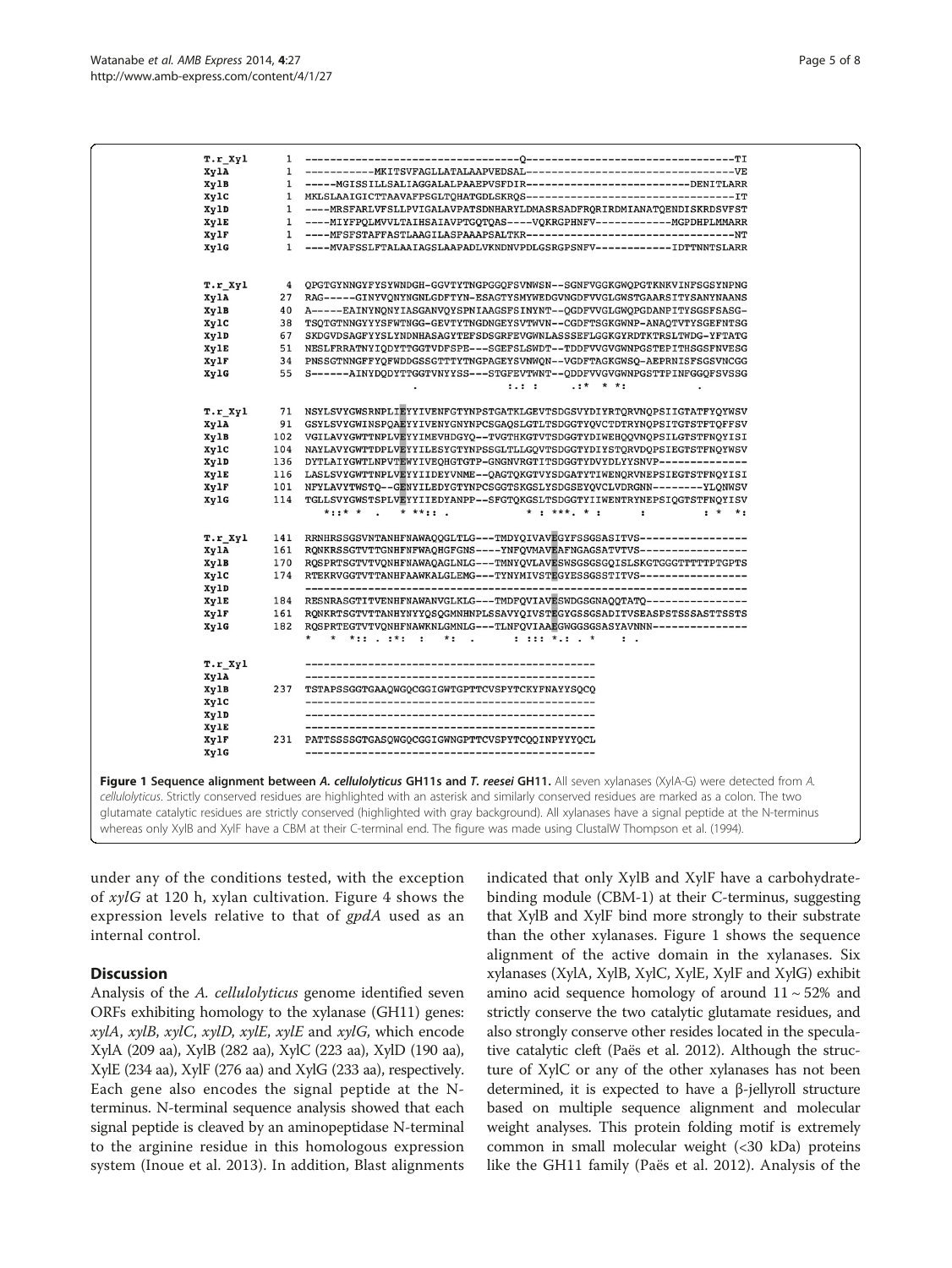<span id="page-5-0"></span>

A. cellulolyticus genome showed the xylD gene to be smaller than the other family members (Figure [1](#page-4-0)), and that it lacks some of the regions conserved in the other xylanases, including one of the catalytic glutamic acids. It seems that the *xylD* gene cannot translate normal xylanase protein (XylD) in A. cellulolyticus. Amino acid sequence

alignments suggest that the active domains of six xylanases (Xyl11A, B, C, E, F, and G) in A. cellulolyticus have common activity and structure, and share high homology with the GH11 family of Trichoderma reesei, which is well known for its hyper-productivity (Zou et al. [2012](#page-7-0)). There is over 50% sequence identity between XylC and T. reesei GH11.

Six of the seven xylanases (Xyl11A, B, C, E, F, and G) were expressed and purified successfully in A. cellulolyticus transformant strains. SDS-PAGE analysis shows that the purified XylB, XylE, XylF and XylG are accompanied by one or two smaller, faint bands (Figure 2). However, these proteins exhibited the significant xylanase activity toward the birch-wood xylan (Bailey et al. [1992](#page-7-0)). Therefore, their faint bands suggest the nick regions of the recombinant proteins expressed. The nick regions seem to be located somewhere in these folded proteins (unclear). The N-terminus of the expressed protein giving rise to each major band was also determined (Table [2\)](#page-2-0). These data indicate that A. cellulolyticus efficiently translates and expresses these xylanase genes using this homologous expression system (Inoue et al. [2013](#page-7-0)).

Activity assays conducted at various pH values showed that all the xylanases have their optimum pH between pH 4.0 – 4.5, although XylA and XylC retain activity between pH  $4.0 - 6.0$  and pH  $4.0 - 7.0$ , respectively (Figure 3). In addition, we examined the specific activity of all the xylanases against xylan and found that XylC has much higher specific activity than the other xylanases



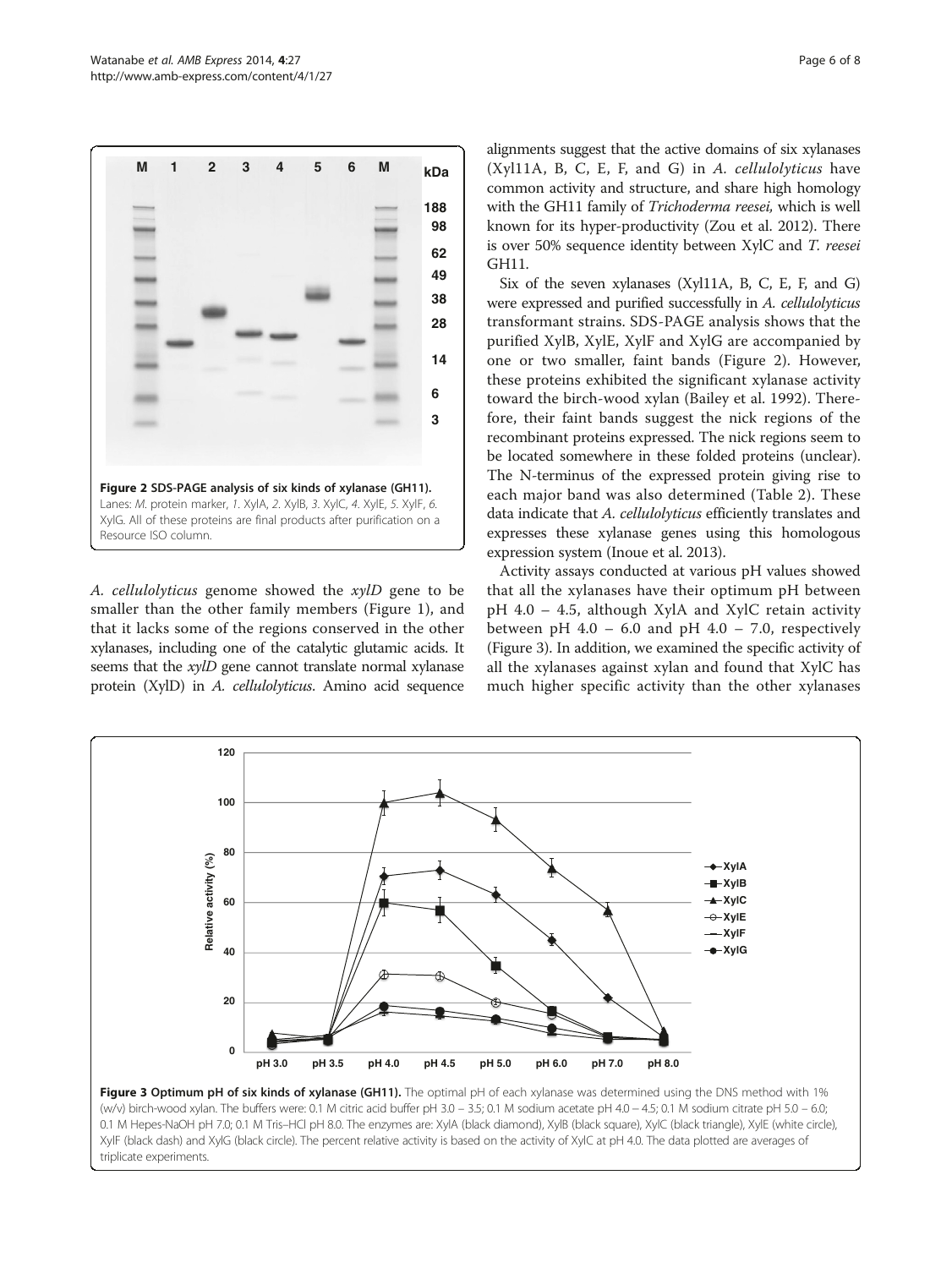(Table [3\)](#page-3-0). XylC exhibited between 4.5 to 90-fold higher activity at pH 5.5 than the other xylanases, and twofold higher activity at its optimum pH (pH 4.0) than at pH 5.5. These results clearly show that XylC plays the important role as a glycoside hydrolase 11 (GH11) of all the xylanases in A. cellulolyticus. It is possible that XylC uses a different mechanism for substrate recognition and catalysis compared to other xylanases. Detailed structural studies will be required to clarify this issue.

The levels of expression of the seven xylanase genes in Y-94 cultured for 24, 72, and 120 h were measured by real-time quantitative PCR (Figure 4). No expression of any xylanase gene was observed after 24 h (data not shown). A higher expression level of xylA and xylB was observed compared to the other xylanases, indicating that these genes contribute to xylan degradation by A. cellulolyticus after 72 h. XylC, which showed the highest xylanase activity, was expressed slightly less than  $xylA$  and  $xylB$ . This result suggests that expression of  $xy/A$  and  $xy/B$  is important for the saccharification of biomass, and that the detailed

substrate specificity of  $xylA$  and  $xylB$  may be different from that of  $xylC$ . The expression of  $xylD$ ,  $xylE$ ,  $xylF$  and xylG was not detected under any of the conditions tested, with the exception of  $xy \mid G$  at 120 h, xylan cultivation (Figure 4).

Thermal shift assays conducted using differential scanning fluorimetry showed that the xylanases have a  $T_m$  of around 60°C at pH 5.5, and that their thermostability increases by up to 10°C at pH 4.0 (Table [3](#page-3-0)). These results show that all GH11s in A. cellulolyticus are most stable and active at pH 4.0. Industrial use of this enzyme will require thermostability at least up to 70°C. XylC plays an important role in degrading xylan and is a good candidate for industrial use in food, paper and chemical production (Deutschmann and Dekker [2012;](#page-7-0) Polizeli et al. [2005\)](#page-7-0). We are currently attempting to crystallize XylC to determine its atomic-level structure by X-ray crystallography.

#### Competing interests

The authors declare that they have no competing interests.

<span id="page-6-0"></span>